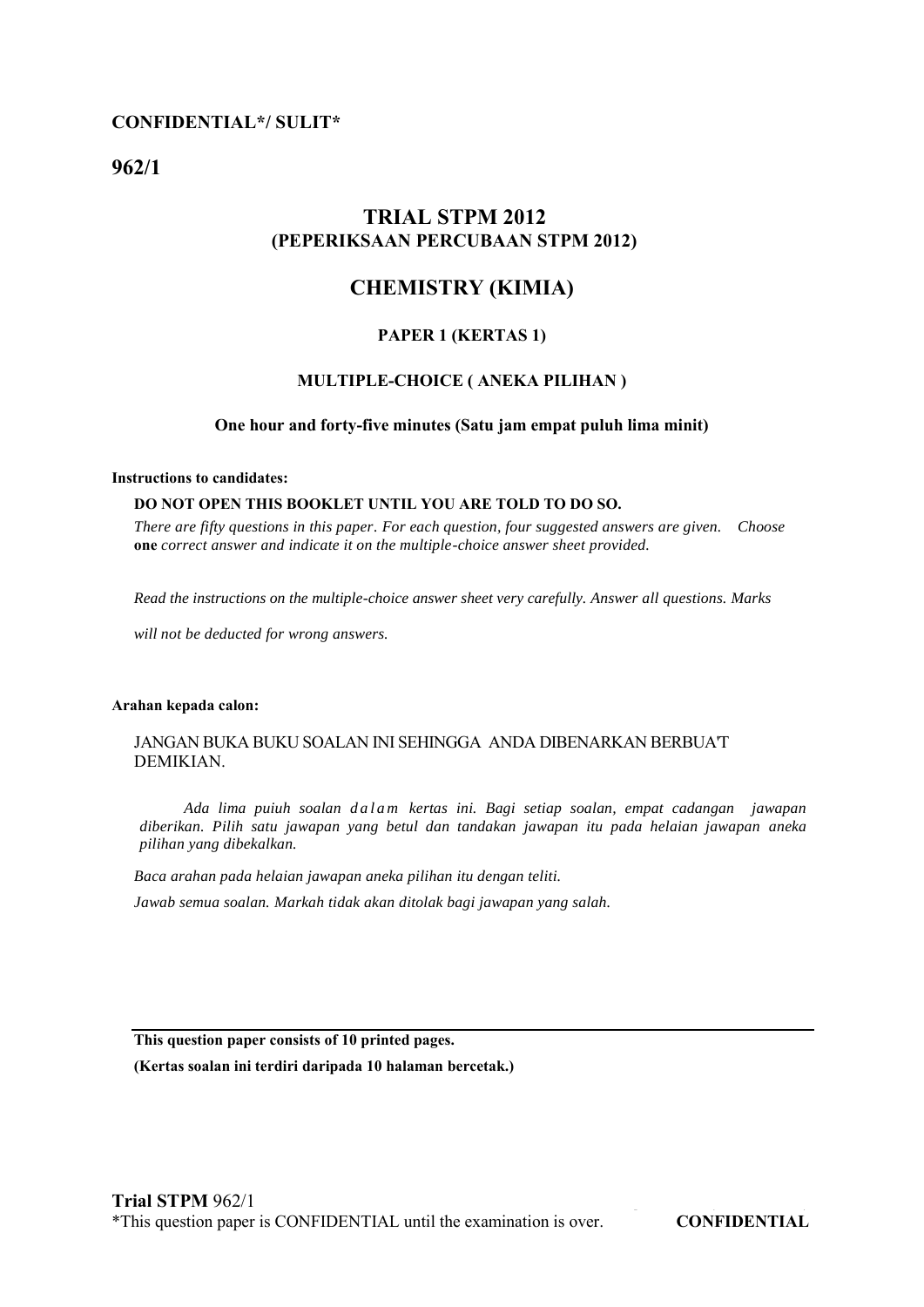#### **Section A**

*Four suggested answers labelled A, B, C and* **D** *are given for each question. Choose* **one** correct answer.

1.  $\frac{78}{34}$ Se and  $\frac{80}{34}$ Se are isotopes of selenium. Which of the following properties is common for both the isotopes?

- A. Nuclear charge B. Nucleon number C. Stability D. Relative isotopic mass
- 2. Methanethiol, CH3SH undergoes combustion according to the equation shown below.

 $CH_3SH + 3O_2$   $CO_2 + SO_2 + 2H_2O$ 

15 cm<sup>3</sup> of methanethiol was exploded with 60 cm<sup>3</sup> of oxygen. What would be the final volume(cm<sup>3</sup>) of the gas mixture obtained at room temperature?

A. 15 B. 30 C. 45 D. 60

3. How many different orbitals are there in the 3*s*, 3*p* and 3*d* sub-shells respectively?

A. 1, 3, 5 B. 1, 4, 9 C. 2, 6, 10 D. 2, 8, 18

- 4. Under what conditions would a gas at low pressure behave more ideally?
- A. Molecules at low temperature collide elastically.
- B. Molecules at high temperature collide elastically.
- C. Molecules at low temperature collide non-elastically.
- D. Molecules at high temperature collide non-elastically.
- 5. Ice is the crystalline form of water. Which of the following statements is **not** true about ice?
- A. Ice does not conduct electricity.
- B. Ice has a giant covalent structure.
- C. The bond angle of H−O−H in ice is 109.5<sup>°</sup>
- D. Ice has a lower density than water at 0°C due to its open structure.

6. Compounds are either ionic or covalent. Which of the following statements is **not** true about ionic bonding?

- A. Ionic bonding forms solid compounds.
- B. Ionic bonding involves ions wit stable electronic configurations.
- C. Ionic bonding involves electron transfer from *s*, *p* and *d*-orbitals.
- D. Ionic bonding's strength is proportional to the ionic size of ions involved.
- 7. Which of the following statements is true about the Modern Periodic Table?
- A. The arrangement of elements is based on the nucleon number.
- B. There are 5 main blocks of elements.
- C. There are 8 groups in the Periodic Table.
- D. There are 7 periods in the Periodic Table.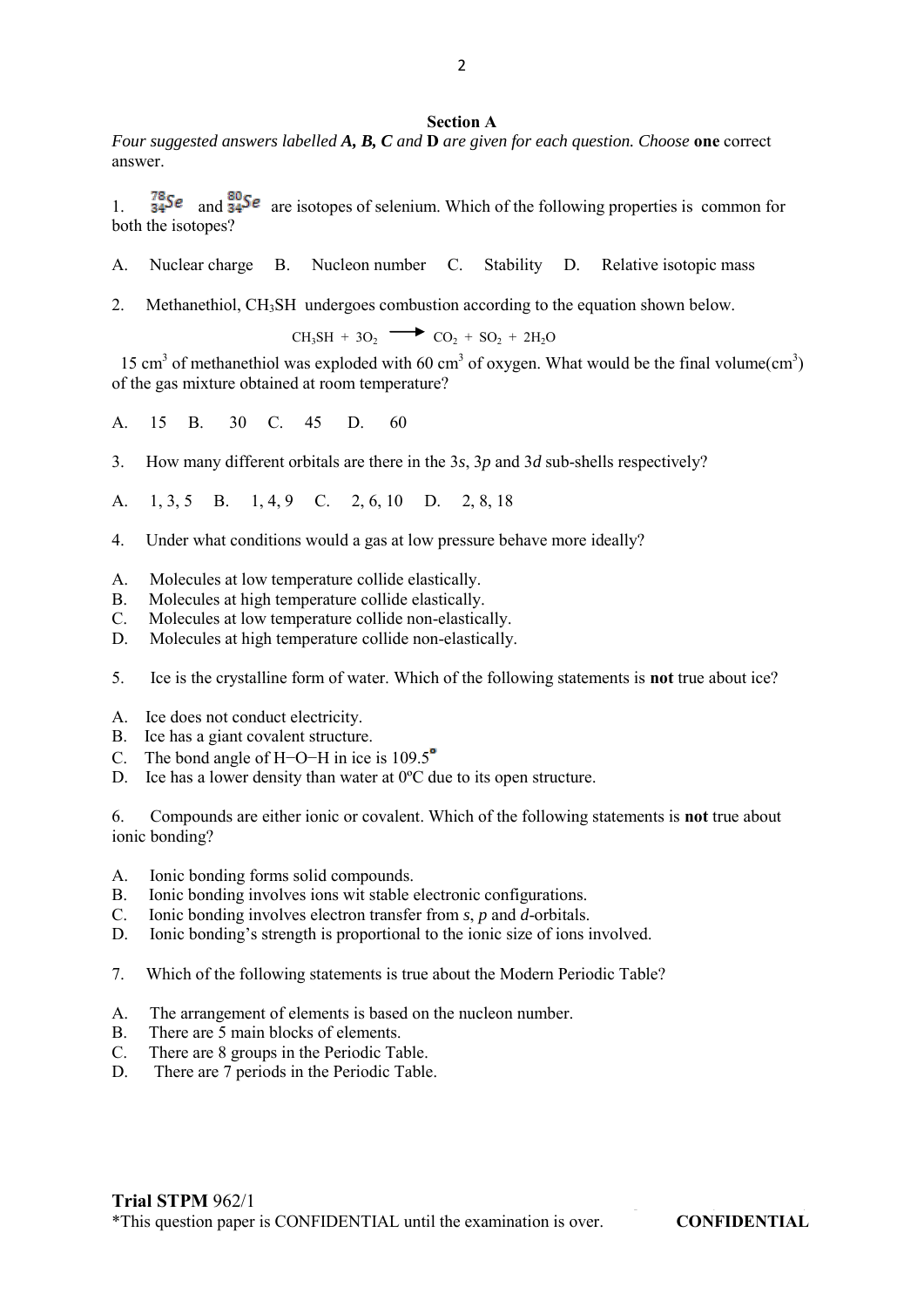$CH_3COCH_3 + I_2 \longrightarrow CH_2ICOCH_3 + HI$ 

Which of the following statements about the reaction is correct if the rate equation is given by rate =  $k$  [CH<sub>3</sub>COCH<sub>3</sub>][H<sup>+</sup>]?

- A. The rate determining step does not include the hydrogen ion.<br>B. Product vield is independent of  $[I_2]$ .
- B. Product yield is independent of  $[I_2]$ .<br>C. The rate of reaction increases if the
- The rate of reaction increases if the  $[I_2]$  increases.
- D. *k* remains constant although the  $[CH_3COCH_3]$ ,  $[H^+]$  and  $[I_2]$  are increased.
- 9. Which of the following is a correct statement about the effect of a catalyst?
- A. It increases the equilibrium constant for the forward reaction.
- B. It provides an alternative route for the reaction.
- C. It increases the rate constant for the forward reaction only.
- D. It increases the speed of the reactant particles.
- 10. The table below shows the values of the ionic product of water,  $K_w$  at two temperatures.

| Temperature/ <sup>o</sup> C | $K_{\rm w}$ / mol <sup>2</sup> dm <sup>-6</sup>  |
|-----------------------------|--------------------------------------------------|
| 25                          | $1.00 \times 10^{-14}$<br>$1.00 \times 10^{-13}$ |

Which of the following statements is true about pure water?

- A. At  $62 °C$ ,  $pH < 7$
- B. At  $62 °C$ ,  $pH < pOH$
- C. At  $62 \text{ °C}$ ,  $pH = 14 pOH$
- D. The ionic dissociation of water is an exothermic process.

11. A sealed flask with a capacity of 2.0 dm<sup>3</sup> contains 0.50 mol of  $SO_2$ , 0.010 mol of  $O_2$  and 4.6 mol of SO<sub>3</sub> at equilibrium. Calculate  $K_c$  ( $dm^3$ mol<sup>-1</sup>) for the following equilibrium at T<sup>o</sup>C.

 $2\text{SO}_2(g) + \text{O}_2(g) \implies 2\text{SO}_3(g)$ 

A.  $5.9 \times 10^5$  B.  $9.2 \times 10^2$  C.  $8.5 \times 10^3$  D.  $1.7 \times 10^4$ 

12. Buffer solutions are an important component of biological systems. Calculate the pH of a buffer solution formed by mixing 100 cm<sup>3</sup> of 0.050 mol dm<sup>-3</sup> ethanoic acid and 50 cm<sup>3</sup> of 0.20 mol dm<sup>-3</sup> of sodium ethanoate.

 $\left[ K_a$  of ethanoic acid is 1.7 x 10<sup>-5</sup> mol dm<sup>-3</sup> ]

A. 4.1 B. 4.5 C. 5.1 D. 5.4

13. A current of 8A is passed for 100 minutes through molten aluminium oxide using inert electrodes. What will be the approximate volume of gas liberated, measured at stp?

[ The Faraday constant is  $9.65 \times 10^5$  Cmol<sup>-1</sup>, 1 mole of gas occupies 22.4 dm<sup>3</sup> at stp ]

A.  $2.8 \text{ dm}^3$ B.  $5.6 \text{ dm}^3$  C.  $8.4 \text{ dm}^3$  D.  $11.2 \text{ dm}^3$ 

#### **Trial STPM** 962/1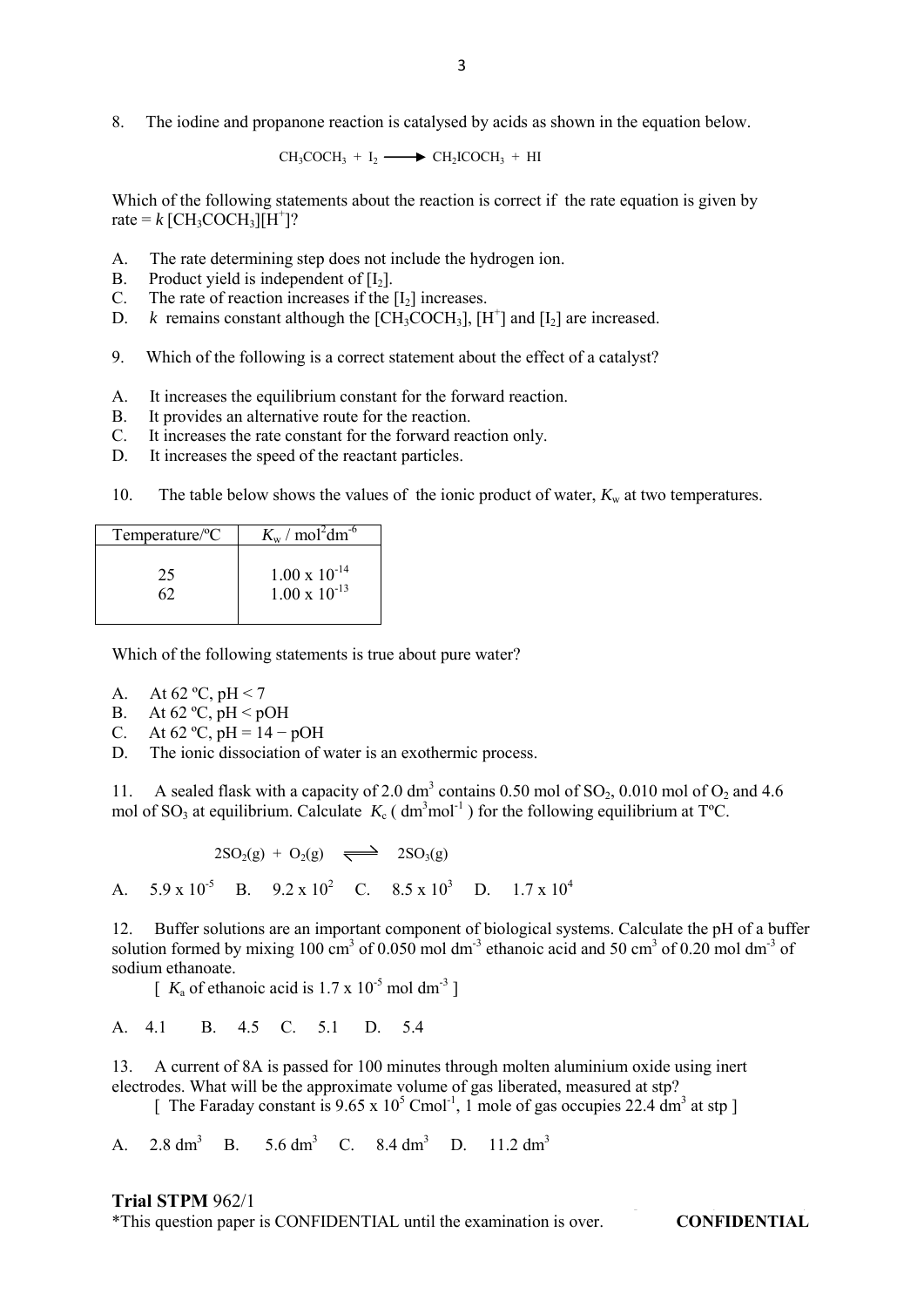14. What is the standard enthalpy change of formation of hydrogen chloride  $(kJ \text{ mol}^{-1})$  that can be deduced from the following enthalpy changes shown below?

|                                                              | $\Delta H^{\circ}/kJ$ mol <sup>-1</sup> |
|--------------------------------------------------------------|-----------------------------------------|
| $N_2(g) + 3H_2(g)$<br>$\longrightarrow$ 2NH <sub>3</sub> (g) | $-92$                                   |
| $N_2(g) + 4H_2(g) + Cl_2(g) \longrightarrow 2NH_4Cl(s)$      | $-629$                                  |
| $NH3(g) + HCl(g)$<br>$\longrightarrow$ NH <sub>4</sub> Cl(s) | $-176$                                  |

A. − 46.3 B. − 92.5 C. − 180 D. − 361

15. In industry, limestone is used to make slaked lime. This preparation involves two stages.

Stage 1: Limestone decomposes at 1000ºC as follows:

$$
CaCO3(s) \t CaO(s) + CO2(g) \t \Delta H1
$$

Stage 2: Calcium oxide is then treated with water:

$$
CaCO3(s) \t CaO(s) + CO2(g) \t \Delta H1
$$

What are the enthalpy changes of these reactions?

 $\Delta H_1$   $\Delta H_2$  $A<sub>-</sub>$  $B. - +$ C. **+ −**  D. **+ +**

16. Which statement about the following equilibrium given below is correct?

 $2CrO<sub>4</sub><sup>2-</sup>(aq) + 2H<sup>+</sup>(aq) \implies Cr<sub>2</sub>O<sub>7</sub><sup>2-</sup>(aq) + H<sub>2</sub>O(l)$ 

- A. It is a redox reaction.
- B. The solution remains yellow throughout the experiment.
- C. A decrease in pH will result in the increase intensity of orange coloured solution.

D. The addition of a suitable catalyst will shift the equilibrium to the left.

17. Which of the following species has the most number of unpaired electrons?

A.  $7^{N^{2-}}$  B.  $8^{O}$  C.  $12^{Mg}$  D.

18. The vapour pressure of pure liquids P and Q at  $30^{\circ}$  are 48 kPa and 36 kPa respectively. The total vapour pressure of a liquid mixture of P and Q containing 0.70 mole fraction of Q at  $30^{\circ}C$  is 39.6 kPa.

Which of the following statements is true of the liquid mixture?

- A. The vapour pressure of Q in the mixture at  $30^{\circ}$  is 10.8 kPa.
- B. Fractional distillation of the mixture yields Q as the distillate.
- C. The mixture shows a negative deviation from Raoult's law.
- D. P and Q have almost the same strength intermolecular forces.

#### **Trial STPM** 962/1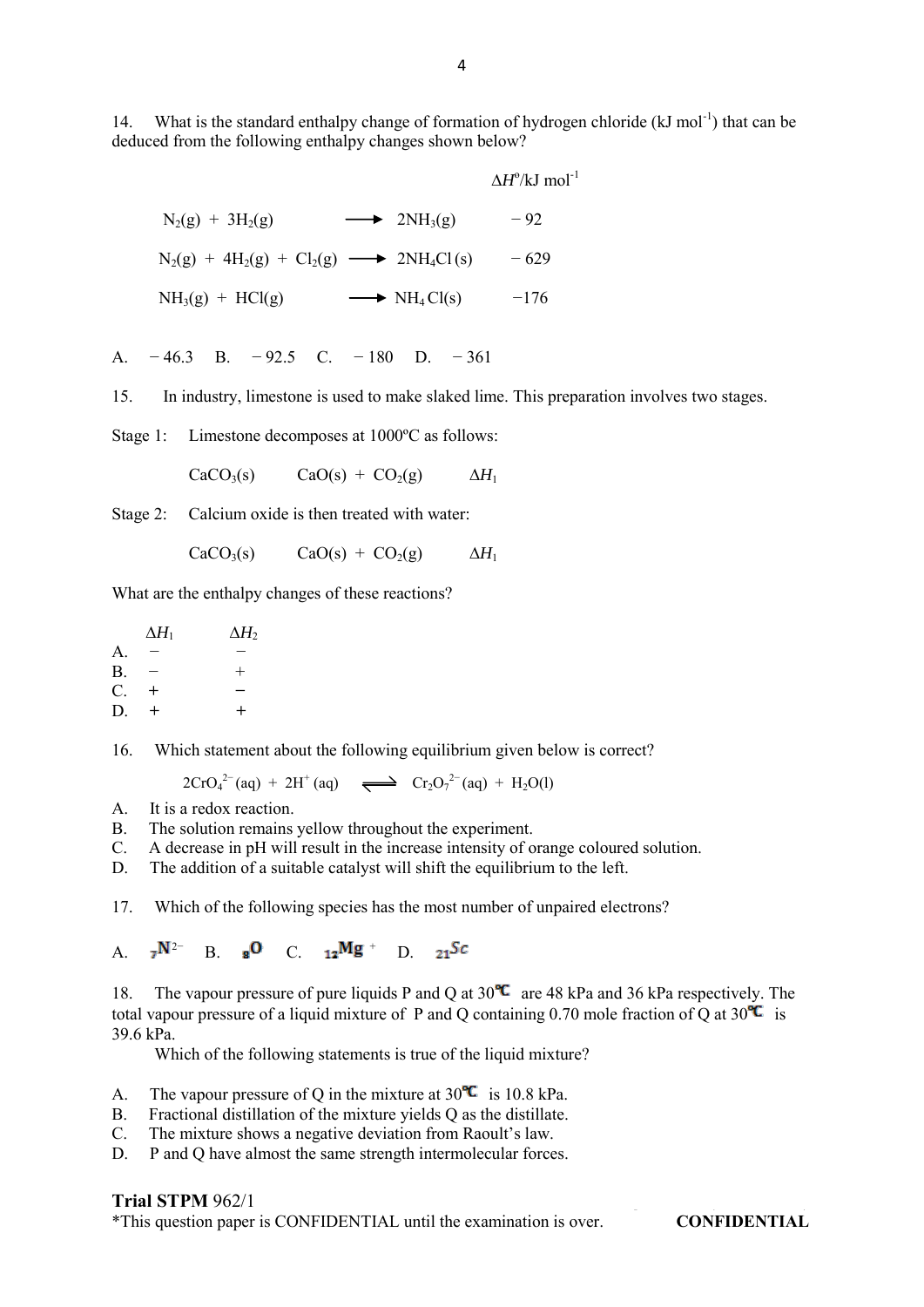19. The circuit for an electrolysis experiment was set up as shown below.



What are the reactions at the electrodes?

|         | Anode                 | Cathode       |
|---------|-----------------------|---------------|
| $A_{-}$ | Cu dissolves          | Cu deposited  |
|         | B. Cu dissolves       | $H2$ released |
|         | C. Cu and Zn dissolve | Cu deposited  |
| D.      | Zn dissolves          | $H2$ released |

20. Iron is used as a catalysed in the Haber process to prepare ammonia because the iron

- A. has empty *d*-orbitals.
- B. has a low activation energy.
- C. has many valence electrons.
- D. can change its oxidation state
- 21. Which of the following is a the strongest reducing agent?

A. Ba B. Ba<sup>2+</sup> C. Mg D. Mg<sup>2+</sup>

22. An experiment was carried out to investigate the action of concentrated sulphuric acid and phosphoric acid on sodium halides and the observations recorded as follows.

| Concentrated acid | NaCl        | NaI           |
|-------------------|-------------|---------------|
| Sulphuric acid    | white fumes | purple vapour |
| Phosphoric acid   | white fumes | white fumes   |

Which of the following statements can be deduced from the observations?

- A. Concentrated phosphoric acid is a stronger oxidising agent than sulphuric acid.
- B. Concentrated phosphoric acid is a weaker acid than sulphuric acid.
- C. The reducing power of HI is stronger than HCl.
- D. The bond energy of HI is greater than HCl.

23. A soluble salt sample contains two cations, one of which is  $Fe^{2+}$ . The identity of the second cation was determined by heating the solid salt with solid NaOH and a colourless gas was released. The gas forms dense white fumes on contact with HCl gas. The residue is grey-green and is insoluble in water.

The identities of the gas and residue are probably

|    | Gas             | <b>Residue</b>      |
|----|-----------------|---------------------|
| A. | Н,              | FeSO <sub>4</sub>   |
| Β. | CO <sub>2</sub> | Fe(OH) <sub>3</sub> |
| C. | NH <sub>3</sub> | Fe(OH) <sub>2</sub> |
| D. | SO <sub>2</sub> | $Fe2(SO4)3$         |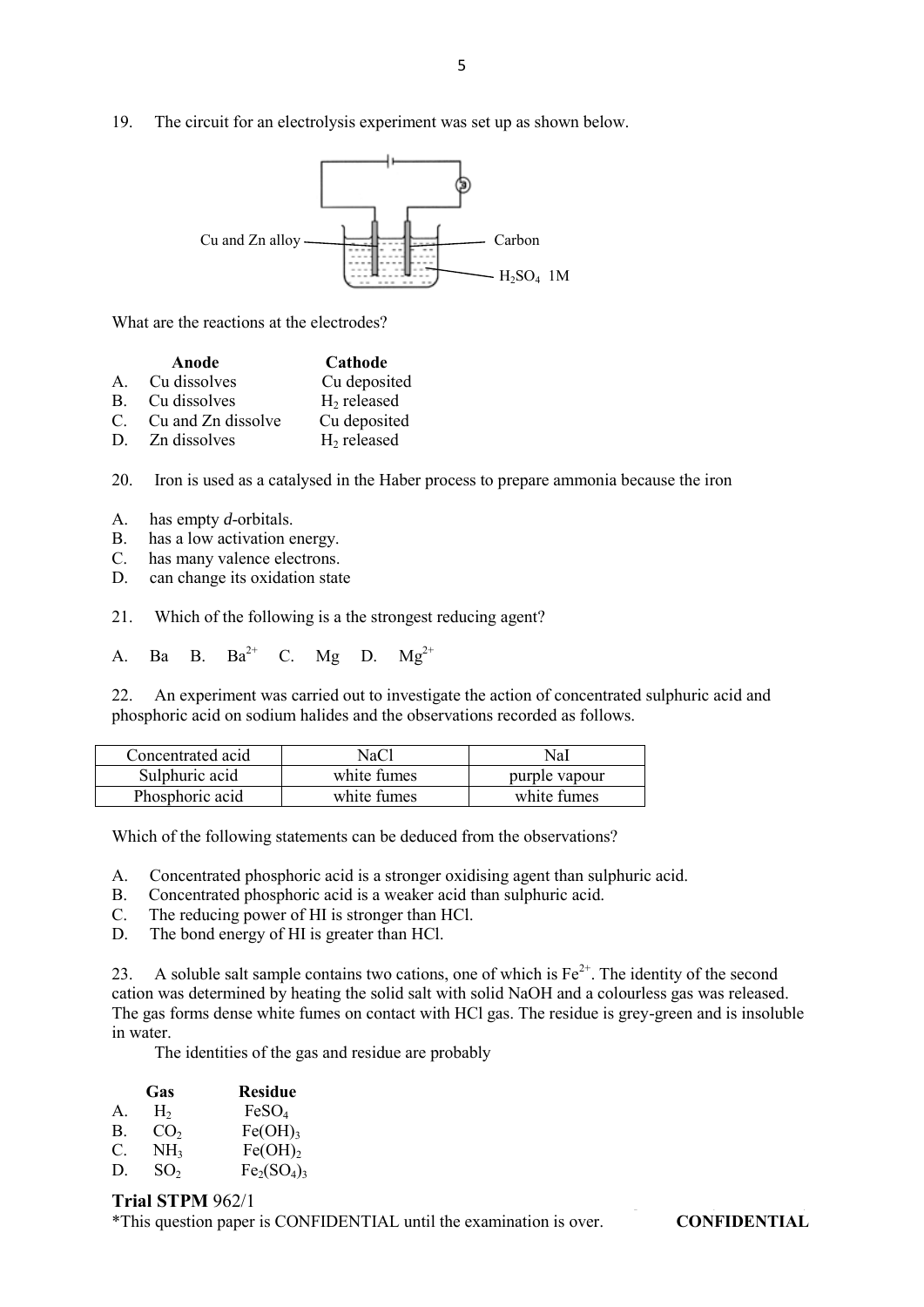24. Which of the following elements has an oxide with a giant structure and a chloride that is readily hydrolysed?

A. Barium B. carbon C. phosphorus D. silicon

25. The data below refers to calcium as an *s*-block element and copper as a *d*-block element. Which of the following property is matched correctly?

|    | <b>Property</b>         | C <sup>a</sup> | Cu    |
|----|-------------------------|----------------|-------|
| A. | Density                 | 1.54           | 8.92  |
| B. | Melting point           | 1083           | 810   |
| C. | Atomic radius           | 0.117          | 0.197 |
| D. | Electrical conductivity | 85             | 96    |

26. In black and white photographic film, light converts silver chloride into metallic silver. After the film has been developed, the unexposed silver chloride is removed by reaction with sodium thiosulphate to produce a negative.

AgCl +  $2S_2O_3^{2-}$   $\longrightarrow$  Cl<sup>-</sup> +  $[Ag(S_2O_3)_2]^{3-}$ 

Which of the following statements is **not** true about the reaction?

- A.  $S_2O_3^{2-}$  ion acts as a ligand.
- B. A complex ion is produced.<br>C  $[Ag(S_2O_2)]^3$  ion is linear
- C.  $[Ag(S_2O_3)_2]^{3-}$  ion is linear.
- D. Ag undergoes a change in oxidation state.

27. P, Q, R, S are elements of Period 3 in the Periodic Table. The properties of their oxides are as follows.

- ( i ) Oxide of P is not soluble in both acid and water but dissolves in concentrated NaOH.
- ( ii ) Oxide of Q is soluble in both aqueous acid and alkali.
- (iii) Oxide of R is soluble in aqueous NaOH.
- ( iv ) Oxide of S dissolves readily in water to produce an alkaline solution.

Arrange P, Q, R and S in ascending proton number.

A. P, Q, R, S B. S, P, Q, R C. S, Q, P, R D. S, R, P, Q

- 28. Which of the following statements is true about the chlorides  $MgCl<sub>2</sub>$ , SiCl<sub>4</sub> and PCl<sub>3</sub>?
- A. All are liquids at room temperature.<br>B.  $MgCl<sub>2</sub>$  is the only chloride with a gig
- B. MgCl<sub>2</sub> is the only chloride with a giant structure.<br>C. All the chlorides are hydrolysed completely in wa
- All the chlorides are hydrolysed completely in water.
- D. The oxidation states of chlorine in the chlorides are −2, −4 and −3 respectively.

29. Which of the following best explains the role of  $I<sup>-</sup>$  as a nucleophile?

- 
- A. It is a halide.<br>B. It is negative. B. It is negatively charged.<br>C. It has lone pair electrons
- It has lone pair electrons.
- D. I is a electronegative atom.
- 30. Which sequence shows the compounds in the order of increasing acidity?

| $CH_3COOH$ , $CF_3COOH$ , $C_2H_5OH$ , $C_6H_5OH$    | $CF_3COOH$ , $CH_3COOH$ , $C_6H_5OH$ , $C_2H_5OH$  |
|------------------------------------------------------|----------------------------------------------------|
| B. $C_2H_5OH$ , $C_6H_5OH$ , $CH_3COOH$ , $CF_3COOH$ | $\rm C_6H_5OH, C_2H_5OH, CH_3COOH$ $\rm CF_3COOH,$ |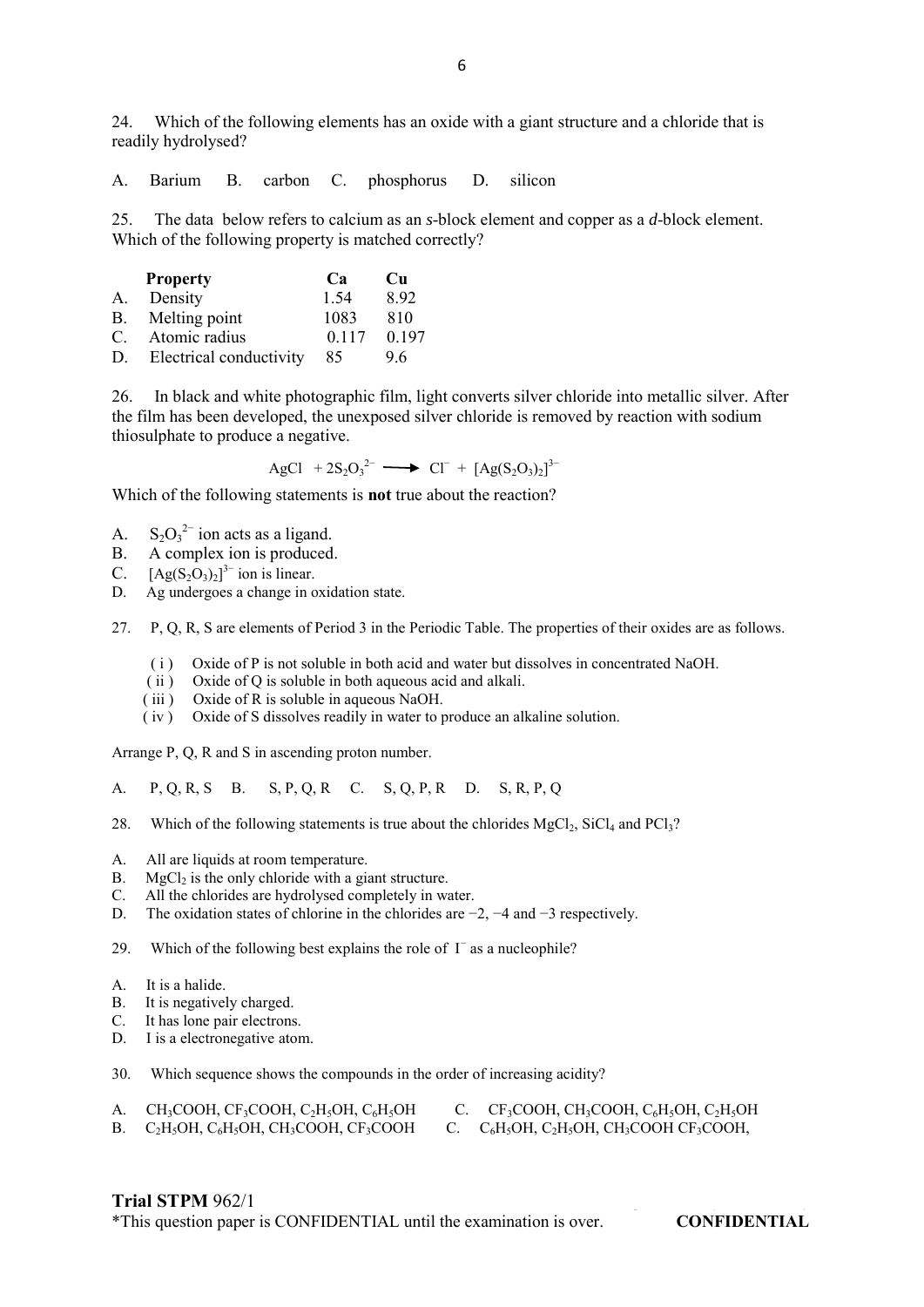O 31. Benzene undergoes Friedel-Crafts acylation with ethanoyl chloride to form phenyl ethanoate as shown in the following reaction.

$$
\bigotimes \quad \xrightarrow{\quad CH_3COCl \quad \bullet \quad } \bigotimes \hspace{0.1cm} \xrightarrow{\qquad \qquad } CH_3
$$

Which of the following statements is **not** true about the mechanism.

- A.  $\Delta ICl_3$  acts as a Lewis acid.
- B. The overall order of reaction is 1.
- C. The mechanism involves an electrophile.
- D. It occurs at room temperature.
- 32. Saccharine can be manufactured from methylbenzene by a two step reaction as shown below.

$$
\left\langle \bigcirc \right\rangle - CH_3 \xrightarrow{\text{CISO}_3\text{H}} \left\langle \bigcirc \right\rangle - CH_3 \xrightarrow{\text{NH}_3} \left\langle \bigcirc \right\rangle - CH_3
$$
  
SOCl<sub>2</sub>

Steps I and II follows the following mechanism shown below.

#### **I I II**

- A. Nucleophilic substitution electrophilic substitution
- B. Nucleophilic substitution nucleophilic addition
- C. Electrophilic substitution electrophilic addition
- D. Electrophilic substitution nucleophilic substitution
- 33. What are the expected observation obtained if the following compound



is warmed separately for 10 minutes with Fehling's and Tollens' reagents?

|    | Fehling's reagent     | Tollen's reagent |
|----|-----------------------|------------------|
| А. | Brick-red precipitate | silver mirror    |
| В. | No precipitate        | silver mirror    |
| C. | Brick-red precipitate | no silver mirror |
| D. | No precipitate        | no silver mirror |

34. Oxidation of an alkene, R produces a diol. On further oxidation, a diketone is formed. R is probably

A.  $(C_6H_5)_2C = CH_2$  B.  $(CH_3)_2C = C(CH_3)_2$  C.  $C_6H_5CH = CHC_6H_5$  D.  $CH_3CH = C(CH_3)_2$ 

35. Which reagent produces a colourless mixture when added to phenol?

A.  $Br<sub>2</sub>(aa)$  B. NaOH(aq) C. FeCl $_3$ (aq) D. Universal indicator

36. Which reagent does **not** react with propanamine?

A. HNO<sub>2</sub> B. NaOH C. CH<sub>3</sub>COCl D. CH<sub>3</sub>CH<sub>2</sub>Cl

## **Trial STPM** 962/1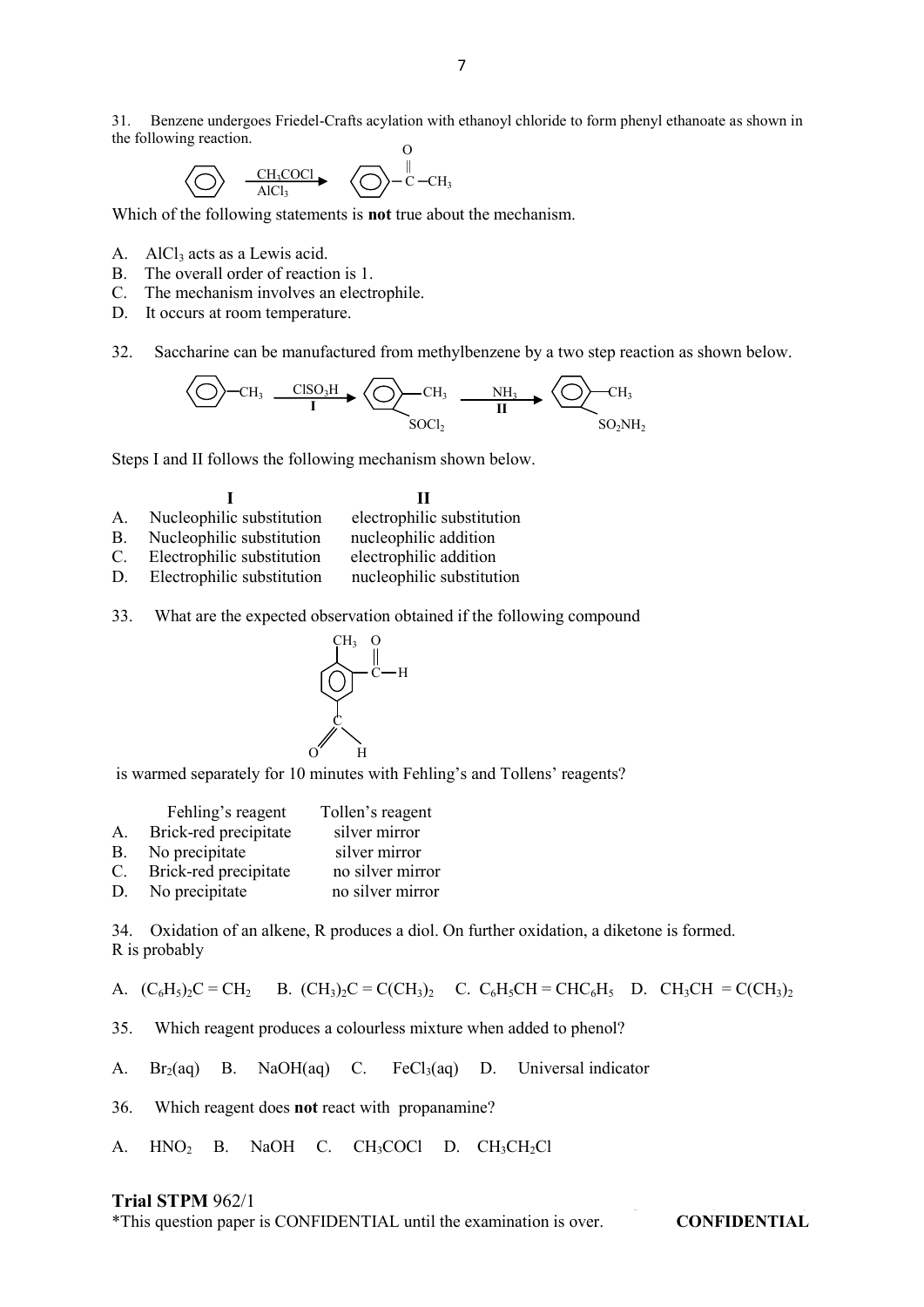37. When separate samples of R and S are respectively heated with concentrated ammonia and then reacted with LiAlH<sub>4</sub> in dry ether, the same product is formed.

R and S are probably

|    | ĸ                | S                                     |
|----|------------------|---------------------------------------|
| A. | $C_6H_5Br$       | $C_6H_5CN$                            |
| В. | $CH_3CH(Br)CH_3$ | CH <sub>3</sub> CH(CN)CH <sub>3</sub> |
| C. | $CH_3CH(Br)CH_3$ | CH <sub>3</sub> CH <sub>2</sub> CN    |
| D. | $CH3CH2CH2Br$    | CH <sub>3</sub> CH <sub>2</sub> CN    |

38. The repeating unit of a polymer is shown below.



Which of the following statements is **not** true of the polymer?

- A. It can be vulcanised.
- B. It is elastic.
- C. It is stable to heat.
- D. One of its monomers is  $CHCl = C(CH<sub>3</sub>)CH = CHCl$ .

39. An ester W was refluxed with NaOH(aq) and the mixture distilled. The residue gave a white solid on acidification and the distillate gives a positive triiodomethane test.

Which of the following substance is W?

- A.  $CH_3COOC<sub>6</sub>H<sub>5</sub>$
- B.  $C_6H_5COOCH_3$ <br>C.  $C_6H_5COOCH_2$
- $C_6H_5COOCH_2CH_3$
- D.  $C_6H_5COOCH_2CH_2CH_3$

40. 2-aminoethanoic acid is not optically active. Which of the following compounds is formed not because of the acid-base property of 2-aminoethanoic acid?

- A. H<sub>2</sub>NCH<sub>2</sub>COONa
- $B.$  CH<sub>2</sub>OOCCH<sub>2</sub>NH<sub>2</sub>
- C. HOOCCH<sub>2</sub>NH<sub>3</sub>Cl<br>D. HOOCCH<sub>2</sub>NH<sub>3</sub>OO
- HOOCCH<sub>2</sub>NH<sub>3</sub>OOCCH<sub>3</sub>

**Trial STPM** 962/1<br> **\*This question paper is CONEIDENTIAL until the examination is over <b>CONEIDENTIAL** \*This question paper is CONFIDENTIAL until the examination is over. **CONFIDENTIAL**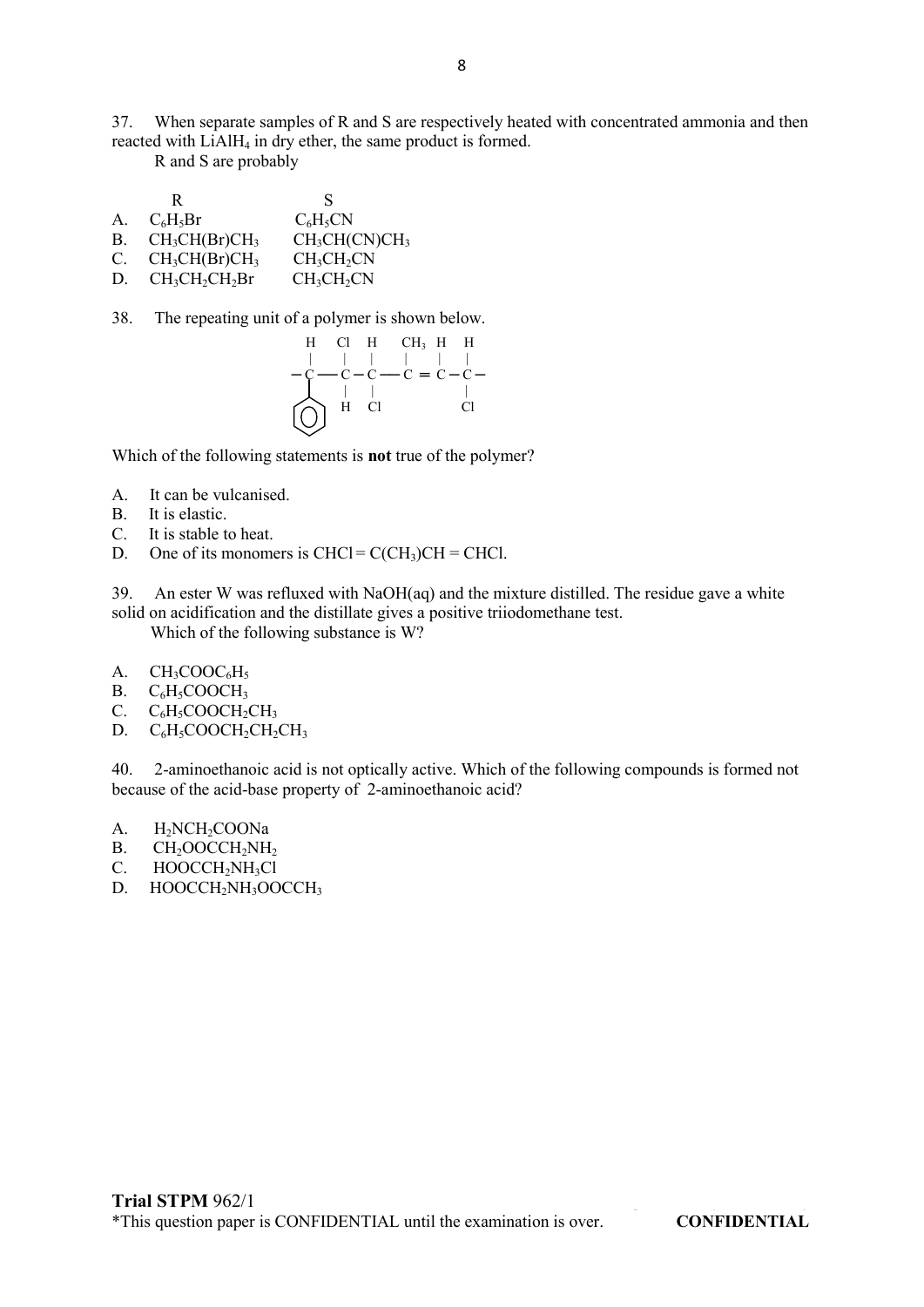#### **Section B**

*For each of the questions in this section, one or more of the three numbered statements* **1** to **3** *may be correct. The responses* **A** to **D** *should be selected based on the following.*

| 1 only     | 1 and 2 only | 2 and 3 only | $1, 2$ and $3$ |
|------------|--------------|--------------|----------------|
| is correct | are correct  | are correct  | are correct    |

41. Gas particle S has a proton number of n and a charge of +1. Gas particle T has a proton number of  $(n + 1)$  and is isoelectronic with S. Which of the following statement(s) is/are true about S and T?

- 1 S has a larger atomic size than T.
- 2 The ionisation energy of S is larger than T.
- 3 S releases more energy than Y when an electron is added to each particle.

42. A gas behave ideally and is described by the gas equation  $pV = nRT$ . Which of the following statements is(are) correct about the gas?

- 1 One mole of any ideal gas occupies the same volume under the same temperature and pressure.
- 2 The density of an ideal gas at constant pressure is inversely proportional to the temperature.
- 3 Intermolecular forces exists between particles of the gas.
- 43. Which of the following process have occurred in the following reaction?

$$
SO_3 + H_2O + 2NH_3 \longrightarrow (NH_4)_2SO_4
$$

- 1 Neutralisation
- 2 Formation of ionic bond
- 3 Formation of coordinate bond

44. A mixture of two oxides of Period 3 elements is added to water. The solution formed is almost neutral. The oxides may be

- 1 Na<sub>2</sub>O and  $P_4O_{10}$
- 2 MgO and  $SiO<sub>2</sub>$
- $P_4O_{10}$  and  $SO_3$

45. The charge density of  $Be^{2+}$  ion is similar to  $Al^{3+}$  ion. Which of the following statements is/are true?

- 1 BeO is basic
- $2$  BeCl<sub>2</sub> is covalent.
- 3 Be( $NO<sub>3</sub>$ )<sub>2</sub>(aq) is acidic.

46. Which of the following properties decreases gradually from HCl to HBr to HI?

- 1 Thermal stability
- 2 Polarity of the H─X bond
- 3 Boiling point
- 47. Which of the following reactions occur(s) in a catalytic converter?
	- 1 2CO(g) + O<sub>2</sub>(g)  $\longrightarrow$  2CO(g)
	- 2  $2NO(g) + 2CO(g) \longrightarrow N_2(g) + 2CO_2(g)$
	- 3  $2C_8H_{18}(g) + 25O_2(g) \longrightarrow 16CO_2(g) + 18H_2O(g)$

#### **Trial STPM** 962/1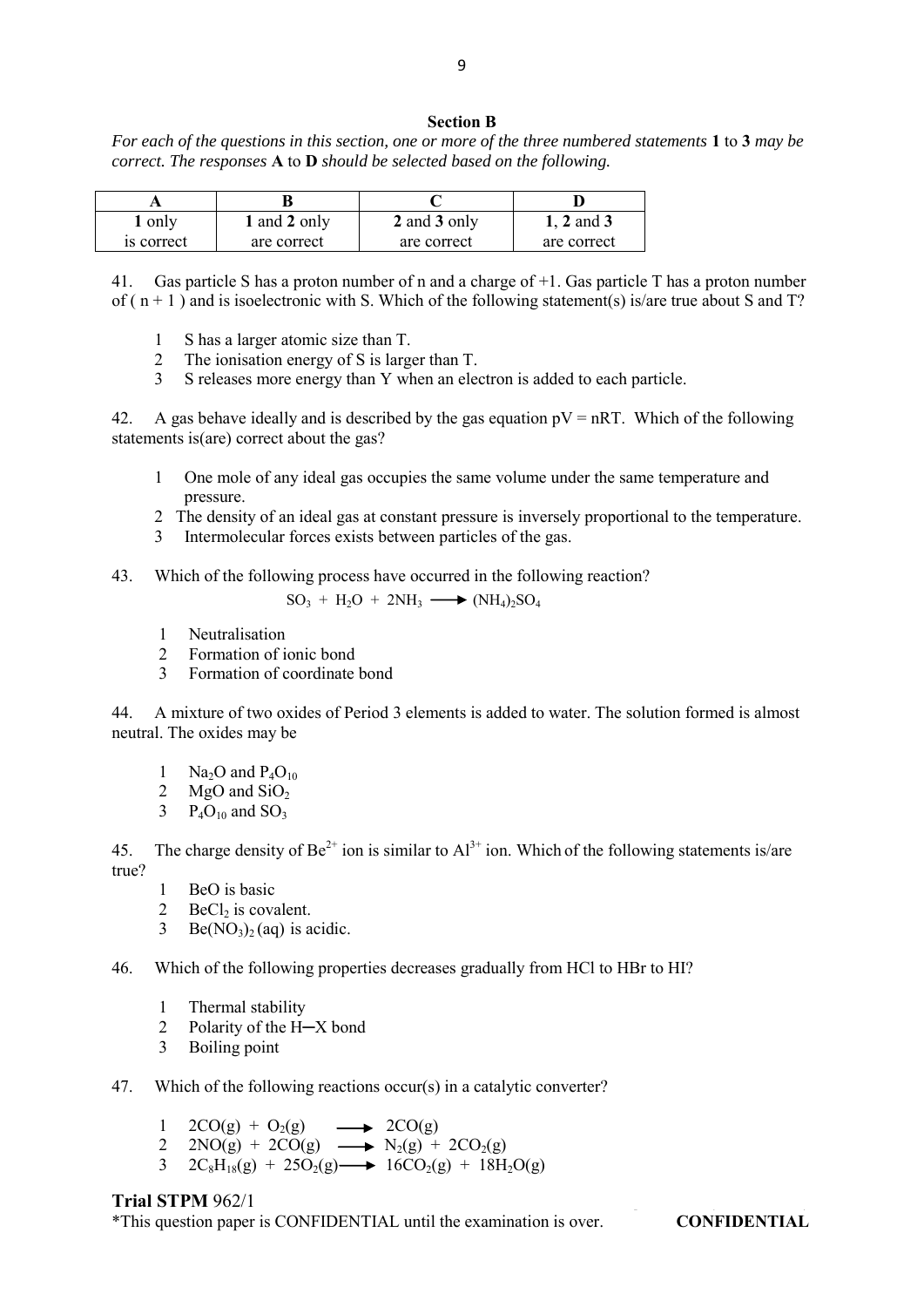| 1 only     | 1 and 2 only | 2 and 3 only | 1, 2 and 3  |
|------------|--------------|--------------|-------------|
| is correct | are correct  | are correct  | are correct |

48. The structure of *dopamine* is shown below.



Which of the following statements is(are) correct about *dopamine*?

- 1 1 mole of *dopamine* reacts with 1 mole of HCl(aq).<br>2 1 mole of *donamine* reacts with 3 moles of Br<sub>2</sub>(aq)
- 2 1 mole of *dopamine* reacts with 3 moles of  $Br_2(aq)$ .<br>3 1 mole of *donamine* reacts with 3 moles of  $Na_2CO_2$ .
- 1 mole of *dopamine* reacts with 3 moles of Na<sub>2</sub>CO<sub>3</sub>(aq).

49. Which of the following statements is(are) true about the amino acid *serine* with the structure shown below?

$$
\begin{array}{c}\n\text{H} \\
\mid \\
\text{H}_{2}\text{N}-\text{C}-\text{COOH} \\
\mid \\
\text{CH}_{2}\text{OH}\n\end{array}
$$

- 1 Nitrogen gas is released when HNO<sup>2</sup> solution is added to *serine*.
- 2 NH<sup>3</sup> gas is released when *serine* reacts with NaOH solution.
- 3 The repeating unit of the polypeptide of *serine* has the structure shown below.



50. Which of the following compound(s) does **not** have geometrical isomers?

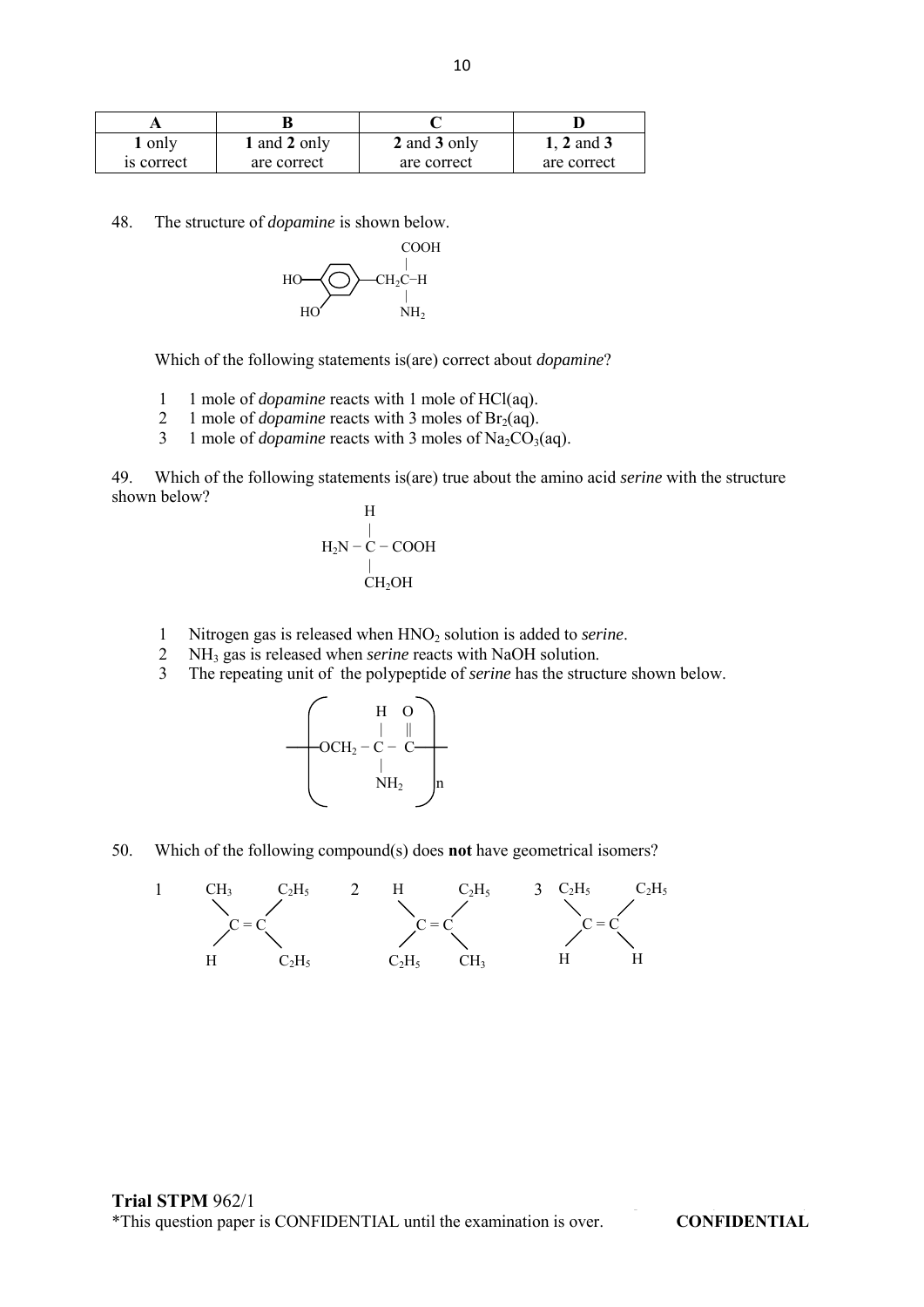| (Nombor kad pengenalan) | (Nombor pusat/angka giliran) |
|-------------------------|------------------------------|

**962/2** 

## **TRIAL STPM 2012 (PEPERIKSAAN PERCUBAAN 2012)**

# **CHEMISTRY (KIMIA)**

## **PAPER 2 (KERTAS 2)**

#### **Two and a half hours (Dua jam setengah)**

### Instructions to candidates: **DO NOT OPEN THIS QUESTION PAPER UNTIL YOU ARE TOLD TO DO SO.**

 Answer **all** questions in section A.Write your answers in the spaces provided.All working should be shown.For numerical answers,units should be quoted wherever they are appropriate.

 Answer any **four** questions in section B.Write your answers on the answer sheets provided.Begin each answer on a fresh sheet of paper and arrange your answers in numerical order.Tie your answer sheets to this question paper.

|                | For examiner's use |
|----------------|--------------------|
| 1              |                    |
| $\overline{2}$ |                    |
| 3              |                    |
| $\overline{4}$ |                    |
| $\overline{5}$ |                    |
| 6              |                    |
| 7              |                    |
| 8              |                    |
| 9              |                    |
| 10             |                    |
| Total          |                    |

 **This question paper consists of 11 printed pages**.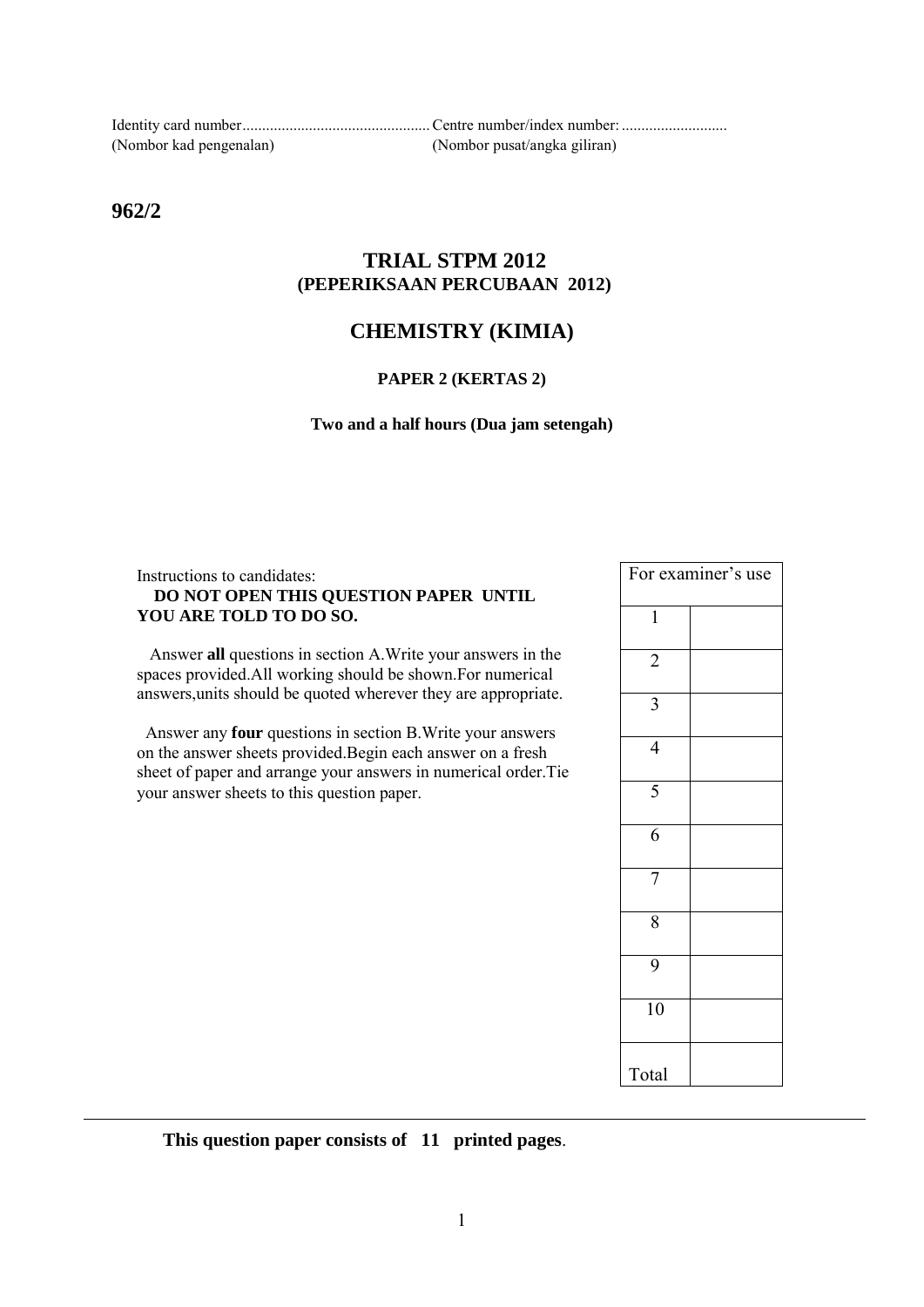## **Section A** *Answer all question in this section.*

1. (a) The rate equation for a reaction between substances **C** and **D** is:

rate =  $k[\mathbf{C}]^2 [\mathbf{D}]^2$ 

The initial rate is found to be  $7.5 \times 10^{-3}$  mol dm<sup>-3</sup> s<sup>-1</sup> when the initial concentration of **C** is of 0.25 mol  $dm^{-3}$  and the initial concentration of **D** is 0.50 mol dm<sup> $-3$ </sup>.

(i) Calculate the value of the rate constant, *k*, at this temperature and deduce its units.

*Calculation* 

*Units* 





 **(4 marks)**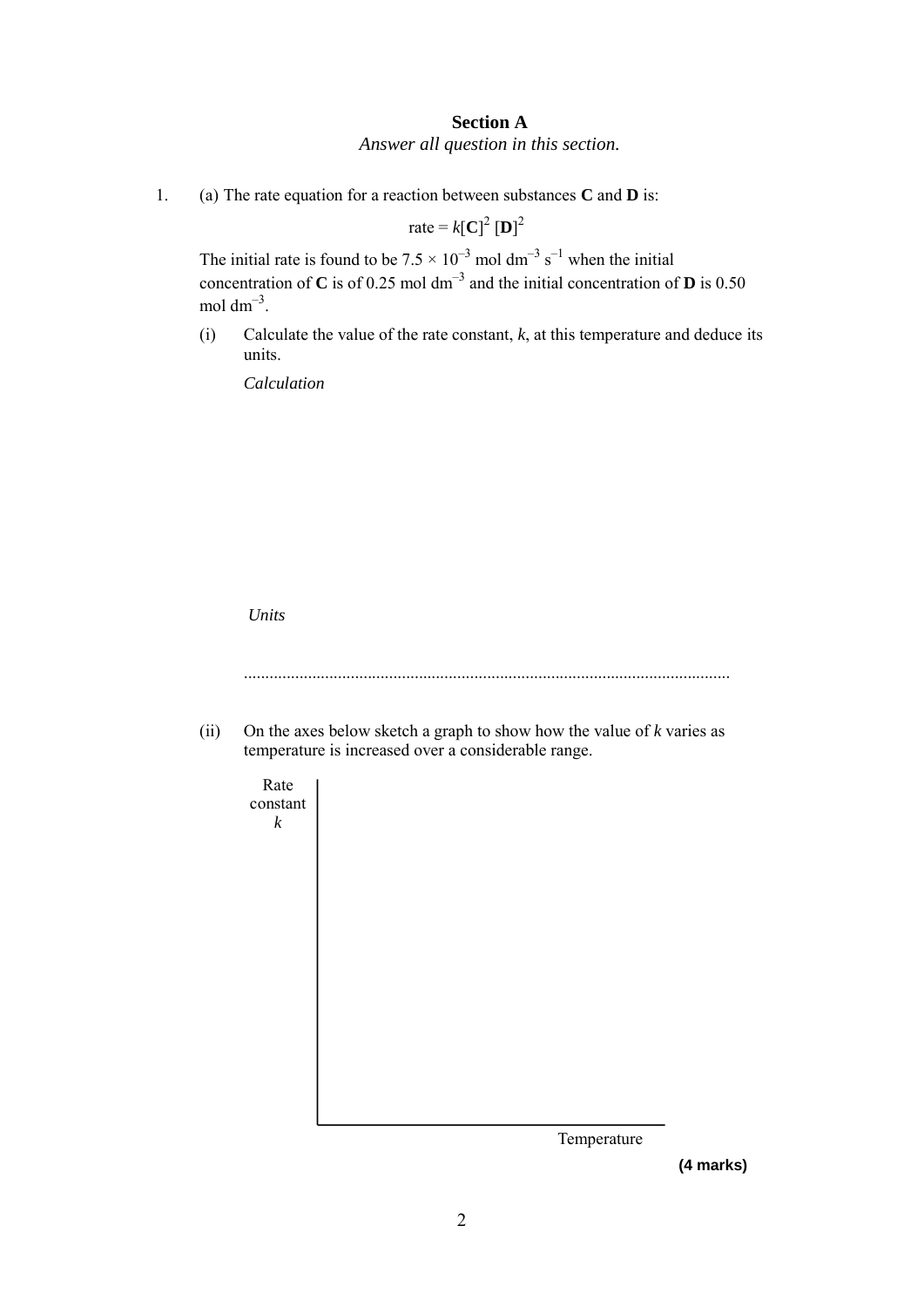(b) The table give data on some solubilities and solubility products. Some of the data entries are missing. [C=12, O=16, Cl=35.5, Ca=40, Ag=108]

| Compound          | Ksp, $mol2dm-6$        | Solubility, $\text{mol dm}^{-3}$ | Solubility, $g dm^3$  |
|-------------------|------------------------|----------------------------------|-----------------------|
| AgI               | $8.30 \times 10^{-17}$ | $9.11 \times 10^{-9}$            | $2.14 \times 10^{-6}$ |
| AgCl              | $1.8 \times 10^{-10}$  |                                  |                       |
| CaCO <sub>3</sub> |                        |                                  | 0.03                  |

(i) Fill in the missing data in the table:

[4 marks]

(ii) Fill in the table below, state and explain what will happen to the solubility products of the silver chloride if the salts mentioned are dissolved in a saturated solution of silver chloride.(Give the effect on the solubility as increase, decrease or no change).

| Salt        | Sodium nitrate | Sodium chloride |
|-------------|----------------|-----------------|
| Effect      |                |                 |
| Explanation |                |                 |

[2 marks]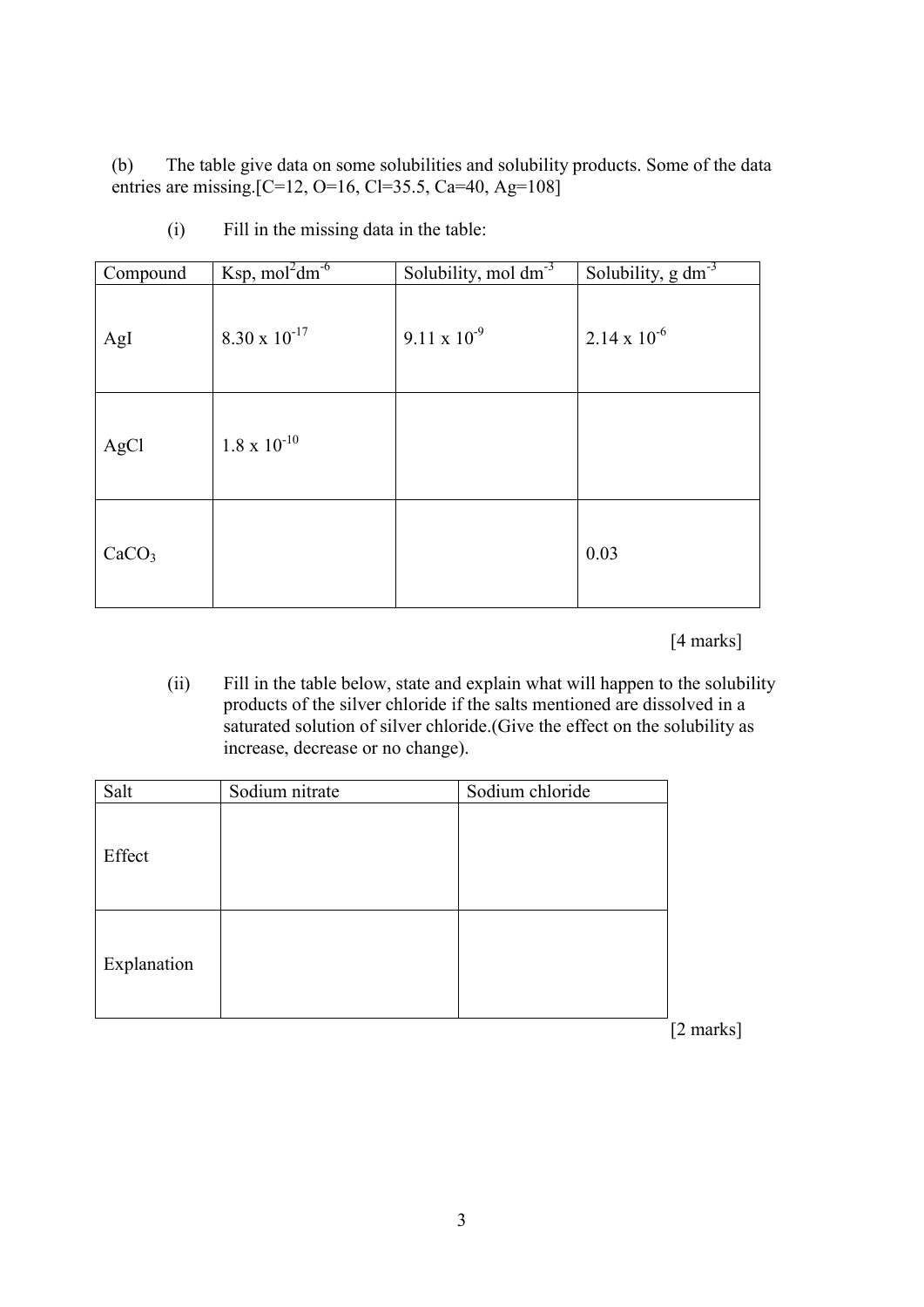**2.** Use the data below, where appropriate, to answer the questions which follow.

| $E^{\bigodot}$ /V<br>Standard electrode potentials            |         |
|---------------------------------------------------------------|---------|
| $2H^+(aq) + 2e^- \rightarrow H_2(g)$                          | 0.00    |
| $Br2(aq) + 2e^- \rightarrow 2Br-(aq)$                         | $+1.09$ |
| $2BrO3- (aq) + 12H+(aq) + 10e- \rightarrow Br2(aq) + 6H2O(l)$ | $+1.52$ |

Each of the above can be reversed under suitable conditions.

(a) State the hydrogen ion concentration and the hydrogen gas pressure when, at 298 K, the potential of the hydrogen electrode is 0.00 V.

*Hydrogen ion concentration* ...................................................................................... *Hydrogen gas pressure* ..............................................................................................

 **[2 marks]** 

(b) The electrode potential of a hydrogen electrode changes when the hydrogen ion concentration is reduced. Explain, using Le Chatelier's principle, why this change occurs and state how the electrode potential of the hydrogen electrode changes.

*Explanation of change* 

...............................................................................................

.....................................................................................................................................

*Change in electrode potential* 

....................................................................................

**(3)**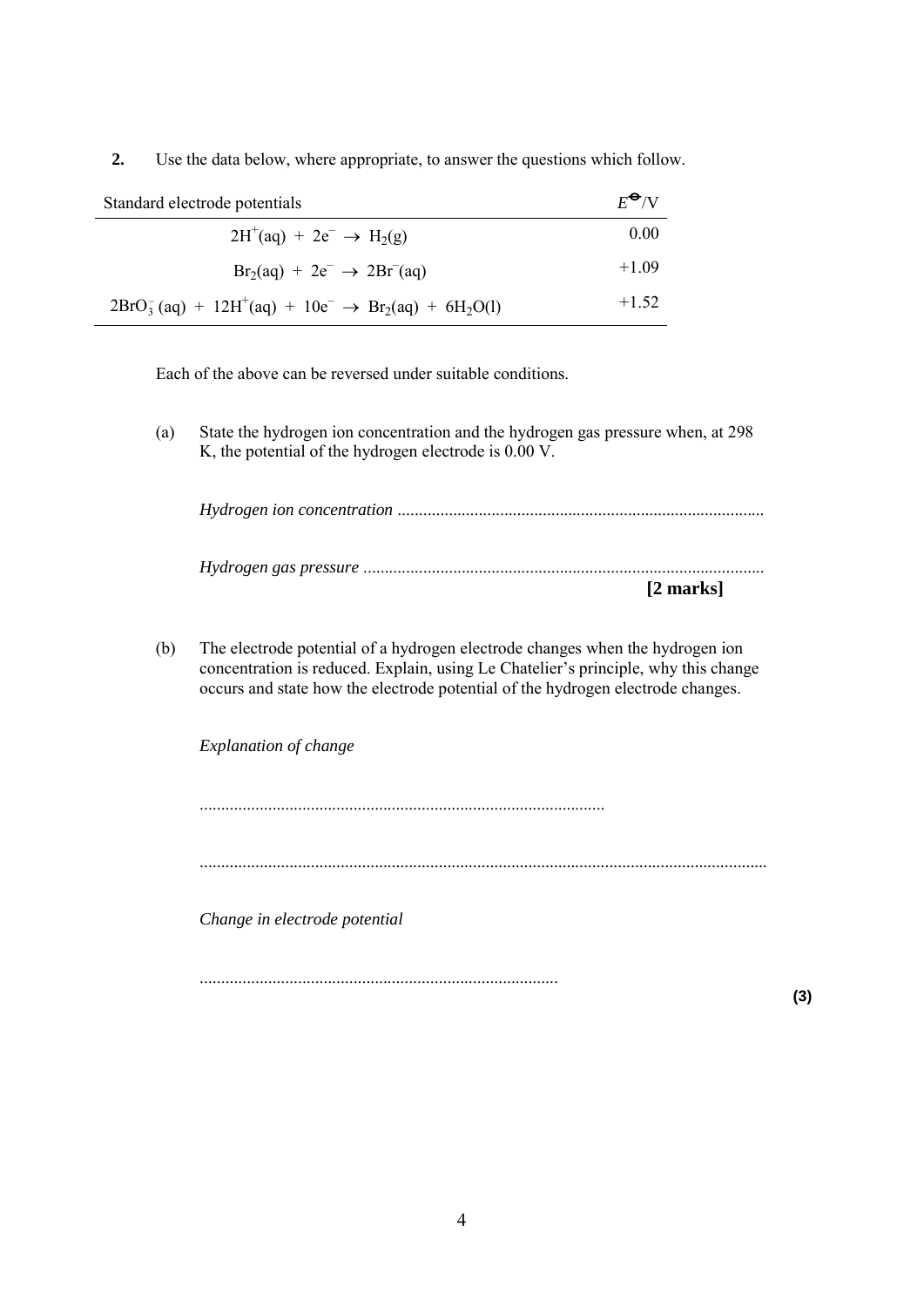(c) A diagram of a cell using platinum electrodes **X** and **Y** is shown below.



- (i) Use the data above to calculate the e.m.f. of the above cell under standard conditions.
- (ii) Write a half-equation for the reaction occurring at electrode **X** and an overall equation for the cell reaction which occurs when electrodes **X** and **Y**  are connected.

*Half-equation*  ………….................................................................................................... *Overall equation*  .......................................................................................................................... (iii) Write down the cell diagram to represent the overall reaction in the cell. ..............................................................................................................  **[5 marks] (Total 10 marks)**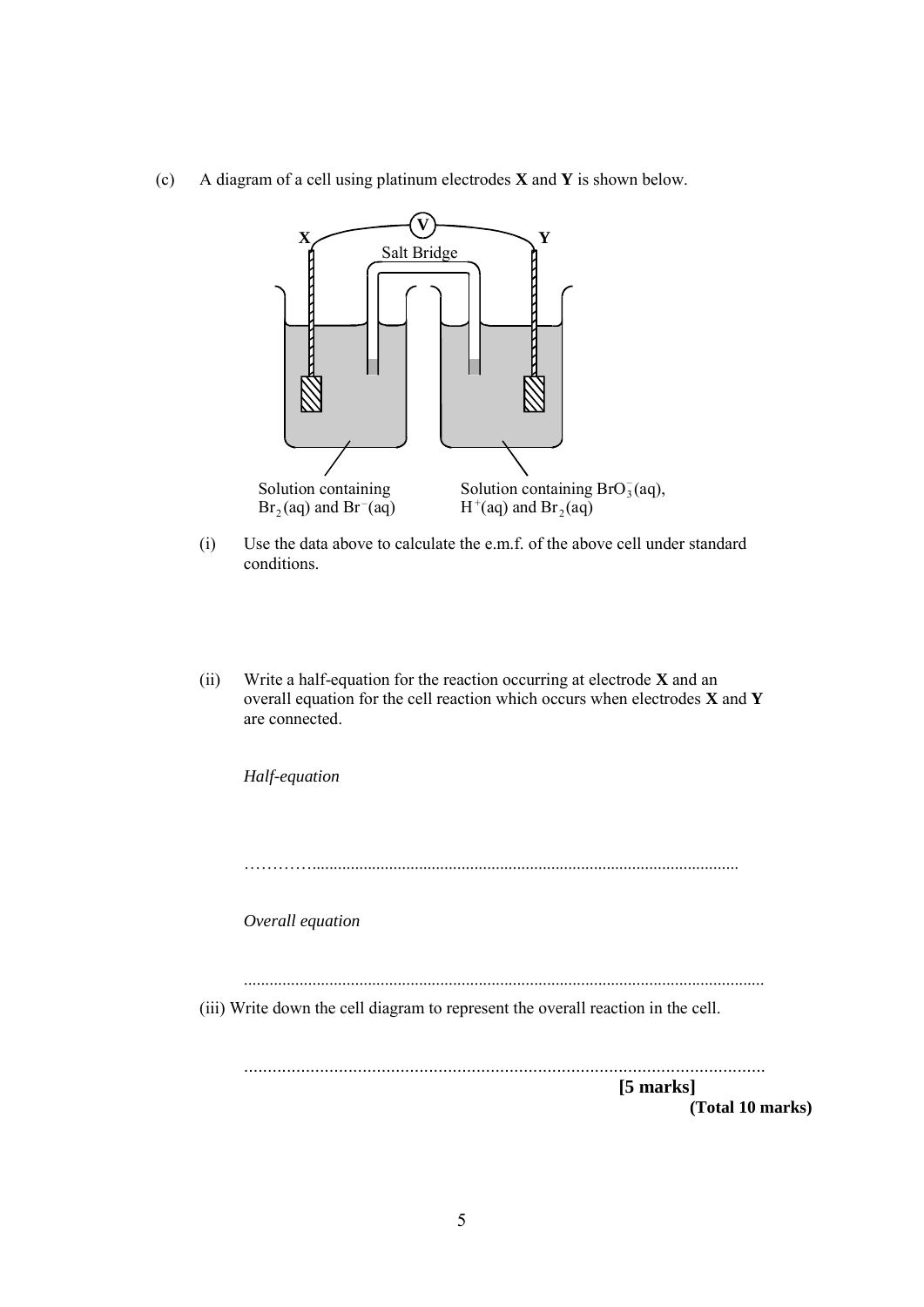| 3. (a) |                                                                                                                                                                                                                                                                                                                                                      | The tetrachlorides of Group 14 elements, example $\text{CCl}_4$ , $\text{SiCl}_4$ , $\text{GeCl}_4$ , $\text{SnCl}_4$ and<br>PbCl <sub>4</sub> are liquids at room temperature. All the tetrachlorides, with the exception of<br>CCl <sub>4</sub> , are hydrolysed in aqueous solution to form acidic solutions. |  |
|--------|------------------------------------------------------------------------------------------------------------------------------------------------------------------------------------------------------------------------------------------------------------------------------------------------------------------------------------------------------|------------------------------------------------------------------------------------------------------------------------------------------------------------------------------------------------------------------------------------------------------------------------------------------------------------------|--|
|        | (i)                                                                                                                                                                                                                                                                                                                                                  | State the molecular shape of all the Group 14 tetrachlorides.                                                                                                                                                                                                                                                    |  |
|        | (ii)                                                                                                                                                                                                                                                                                                                                                 | Write a balanced equation for the hydrolysis of SiCl <sub>4</sub> .                                                                                                                                                                                                                                              |  |
|        |                                                                                                                                                                                                                                                                                                                                                      | (iii) Explain why CCl <sub>4</sub> does not undergo hydrolysis.                                                                                                                                                                                                                                                  |  |
|        |                                                                                                                                                                                                                                                                                                                                                      |                                                                                                                                                                                                                                                                                                                  |  |
|        |                                                                                                                                                                                                                                                                                                                                                      | $[4$ marks]                                                                                                                                                                                                                                                                                                      |  |
| (b)    | Aqueous aluminium sulphate contains $[Al(H_2O)_6]^{3+}$ Aqueous ammonia is added to<br>aqueous aluminium sul phate until in excess. The reaction that occurs in limited aqueous<br>ammonia is as follows.<br>$[A](H_2O)_6]^{3+}$ (aq) + 3 OH (aq) $\longrightarrow$ Al(H <sub>2</sub> O) <sub>3</sub> (OH) <sub>3</sub> (s) + 3 H <sub>2</sub> O (l) |                                                                                                                                                                                                                                                                                                                  |  |
|        | (i)                                                                                                                                                                                                                                                                                                                                                  | Describe one observation in the above reaction.                                                                                                                                                                                                                                                                  |  |
|        | (ii)                                                                                                                                                                                                                                                                                                                                                 | What chemical nature of the aluminium ion is shown in (b) $(i)$ ?                                                                                                                                                                                                                                                |  |
|        | (iii)                                                                                                                                                                                                                                                                                                                                                | What happens when excess aqueous ammonia is added to the solution? Write an<br>equation for the reaction involved.                                                                                                                                                                                               |  |
|        |                                                                                                                                                                                                                                                                                                                                                      |                                                                                                                                                                                                                                                                                                                  |  |
|        | (iv)                                                                                                                                                                                                                                                                                                                                                 | What chemical nature of the aluminium ion is shown in (b) (iii)?                                                                                                                                                                                                                                                 |  |
|        |                                                                                                                                                                                                                                                                                                                                                      | $[6 \text{ marks}]$                                                                                                                                                                                                                                                                                              |  |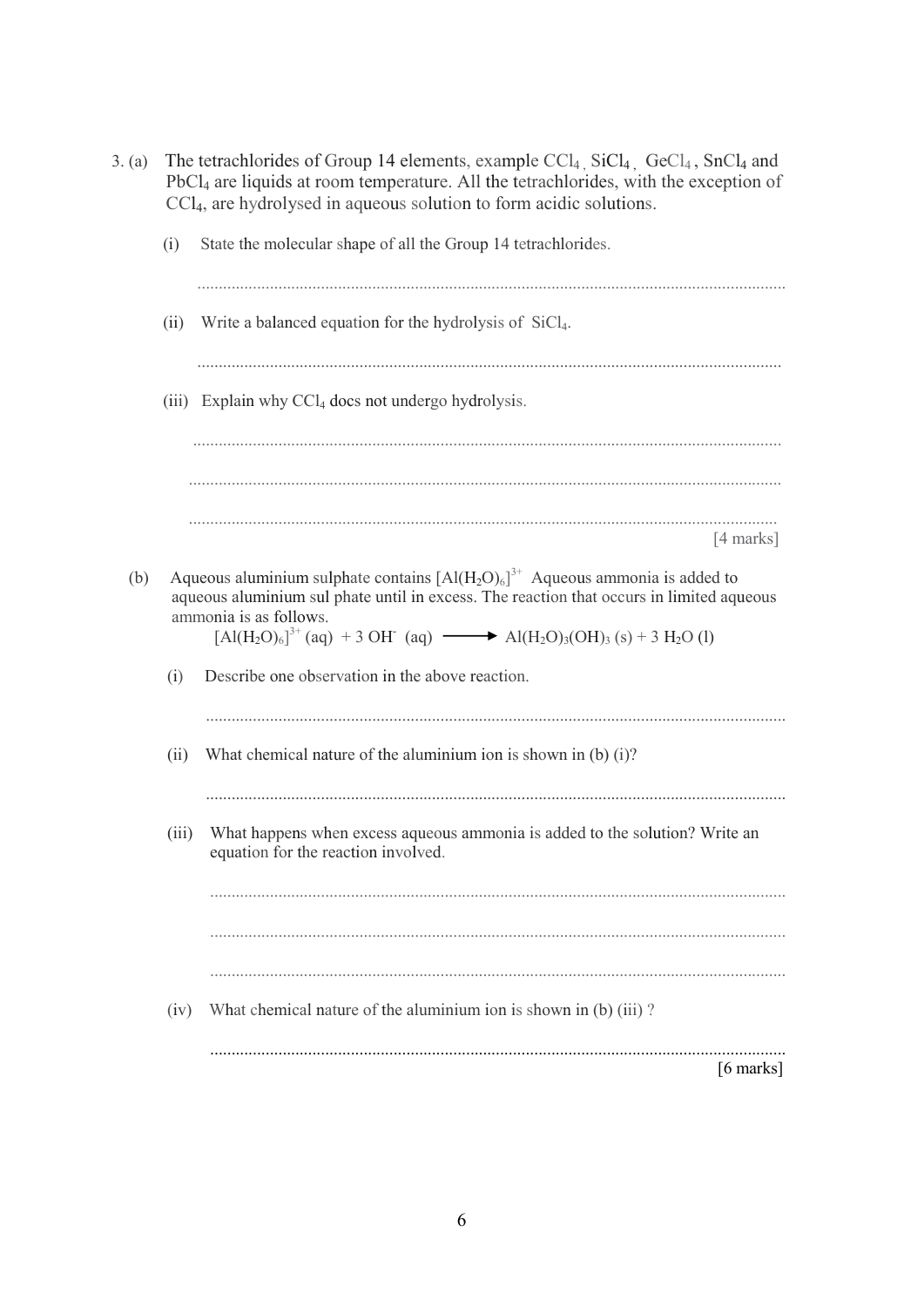|  |     | 4. (a) Ethylamine $C_2H_5NH_2$ is a foul smelling liquid that reacts with dilute hydrochloric<br>acid at room temperature. |                                                                                                                    |  |  |
|--|-----|----------------------------------------------------------------------------------------------------------------------------|--------------------------------------------------------------------------------------------------------------------|--|--|
|  |     | (i)                                                                                                                        | Write a balanced equation for the reaction between ethylamine and dilute<br>hydrochloric acid.                     |  |  |
|  |     |                                                                                                                            | (ii) Name the type of reaction taking place between ethylamine and dilute<br>hydrochloric acid.                    |  |  |
|  |     |                                                                                                                            | (iii) State two observable changes for the reaction between ethylamine and dilute<br>hydrochloric acid.            |  |  |
|  |     |                                                                                                                            |                                                                                                                    |  |  |
|  |     |                                                                                                                            | $[4 \text{ marks}]$                                                                                                |  |  |
|  | (b) |                                                                                                                            | State the reagents and write balanced equations for the preparation of ethylamine<br>from the following compounds. |  |  |
|  |     |                                                                                                                            | $(i)$ CH <sub>3</sub> CH <sub>2</sub> Br                                                                           |  |  |
|  |     |                                                                                                                            | (ii) CH <sub>3</sub> CN                                                                                            |  |  |
|  |     |                                                                                                                            | $[4$ marks]                                                                                                        |  |  |
|  | (c) |                                                                                                                            | Aspirin has the following structure.                                                                               |  |  |
|  |     |                                                                                                                            | он                                                                                                                 |  |  |
|  |     |                                                                                                                            |                                                                                                                    |  |  |

 Give the products formed when aspirin is heated with aqueous potassium hydroxide solution.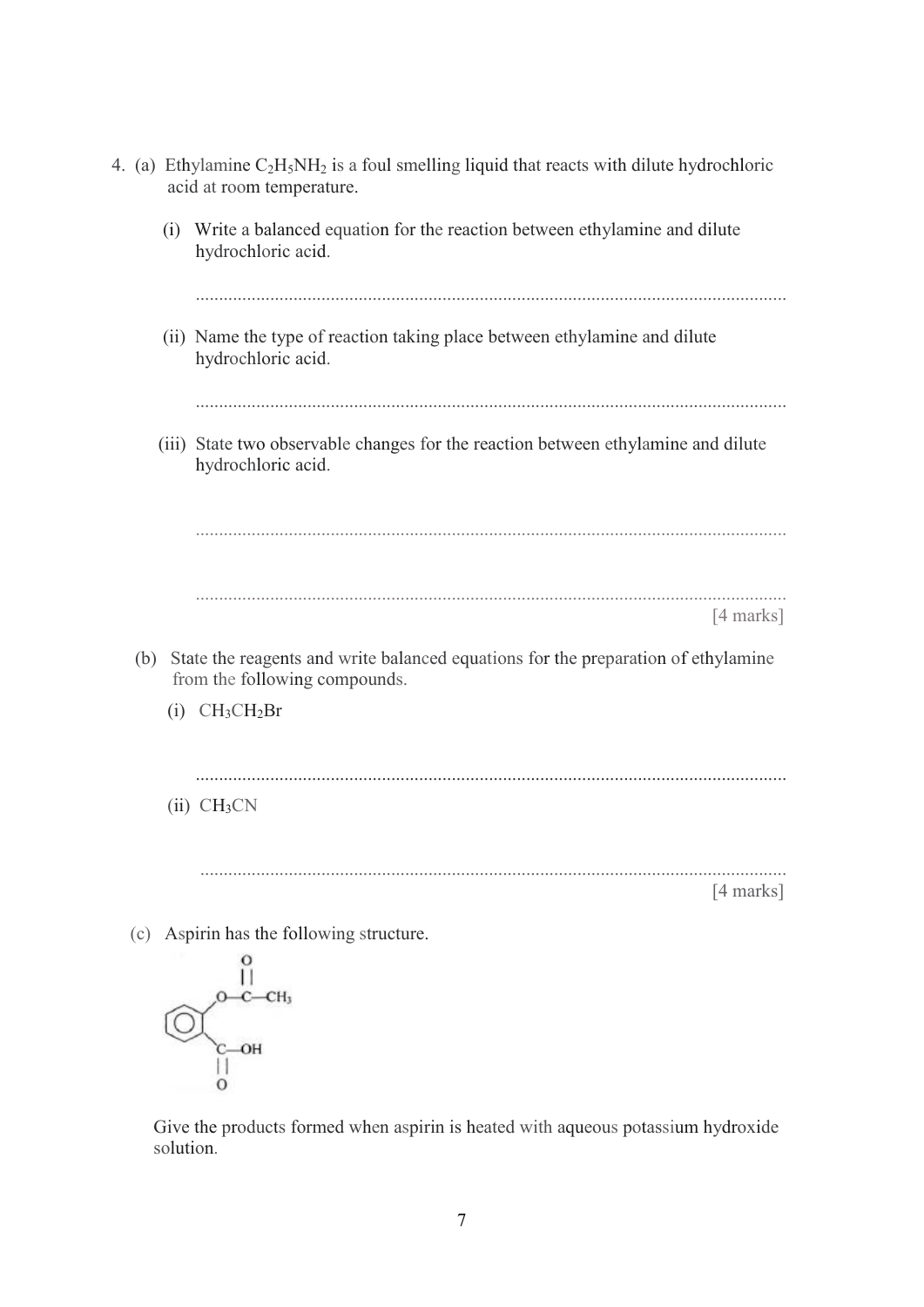........................................................................................................................................ [2 marks]

# **Section B**

*Answer any four (4) questions in this section.* 

- 5. (a) Draw sketch graphs of
	- a. P against V
	- b. P against 1/V
	- c. PV againsr P
	- d. PV against V

for a constant number of moles of an ideal gas at a constant temperature.

 **[4 marks]** 

(b) Plot on separate sketch graphs,

- (i) V against  $T$  ( $^{\circ}$ C)
- (ii) V against  $T(K)$

## **for a constant number of moles of an ideal gas at constant pressure. [2 marks]**

(c) 0.50 g of volatile liquid was introduced into a globe of 1000  $\text{cm}^3$  capacity. The globe was heated to 91°C so that all the liquid vaporized. Under these conditions the vapour pressure exerted a pressure of 0.25 atm. What is the relative molecular mass of the liquid ?  $[R = 8.31 \text{ or } 0.0821]$  [3 marks]

(d) A balloon can hold 1000 cm<sup>3</sup> of air before bursting. The balloon contains 975 cm<sup>3</sup> of air at 5°C. Will it burst if it is taken into a house at 29°C ? Assume the pressure of the gas in the balloon remain constant. [3 marks]

(e) Knowing that the density of ice is less than that of water , explain why the slope of the solid-liquid equilibrium line in the phase diagram of water is in accord with Le Chatelier Principle. [3 marks]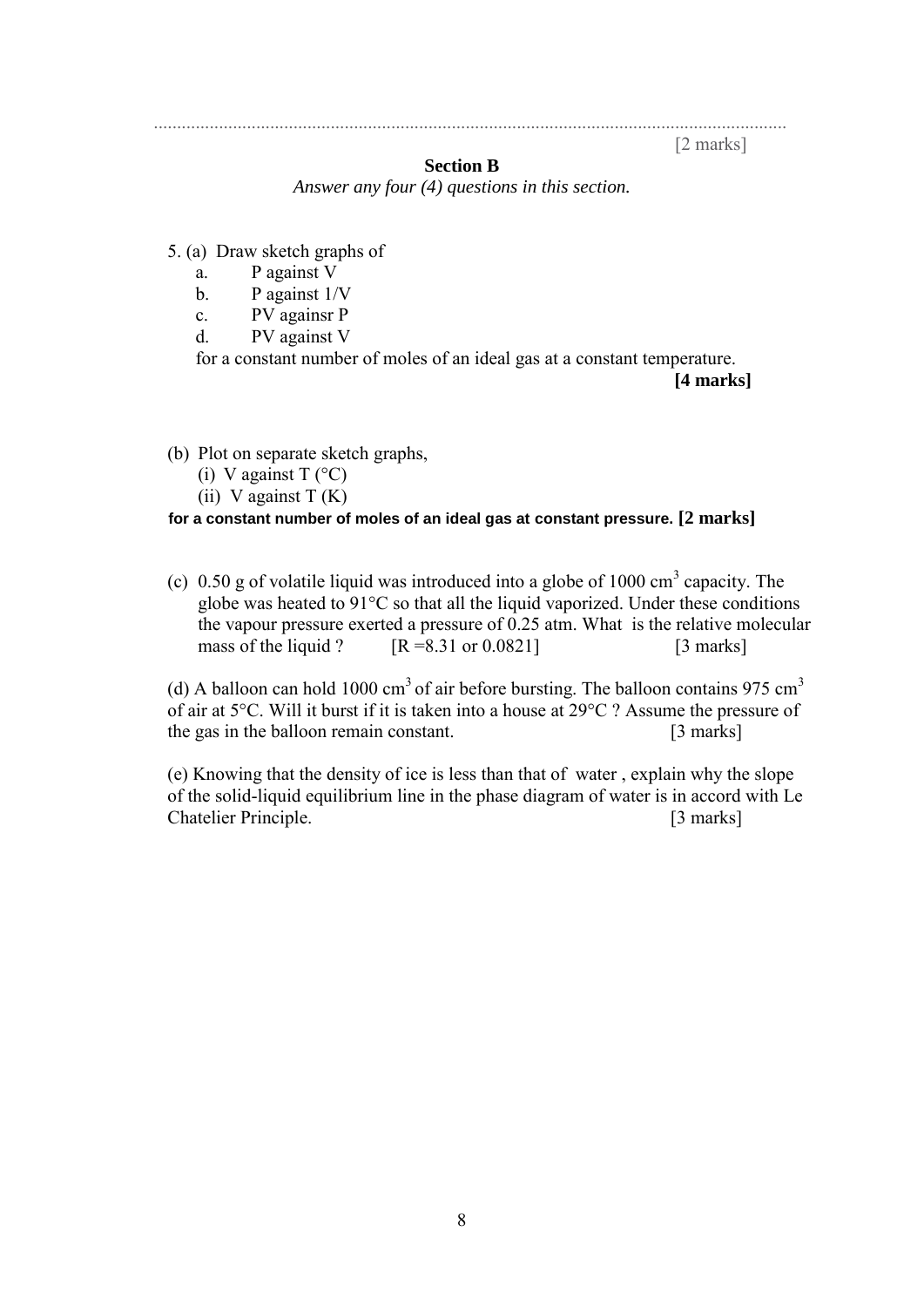- 6. Interpret each of the following observations as fully as you can.
- (a) The first ionisaion energy of nitrogen is higher than that of either of the elements immediately preceding or following it in the Periodic Table. [3 marks]
- (b) The boiling point of ammonia,  $NH_3(-33^{\circ}\text{C})$  is higher than that of phosphine,  $PH_3(-87^{\circ}C)$  [3 marks]

(c) The bond energy of the nitrogen-nitrogen bond in the nitrogen molecule is 944 kJ mol<sup>-1</sup> whereas the bond energy of the carbon-oxygen in carbon monoxide molecule which is isoelectronic with nitrogen is  $1074 \text{ kJ mol}^{-1}$ . [3 marks]

(d) the equilibrium constant Kc, for the reaction  $N_2(g) + 3H_2(g) \leq 2NH_3(g)$ decreases as the temperature rises whereas Kc for the reaction  $N_2(g) + O_2(g) \leq 2NO(g)$ increases as the temperature rises. [2 marks]

(e) A solution containing  $NH<sub>3</sub>(aq)$  and  $NH<sub>4</sub>Cl(aq)$  acts as buffer solution, resisting changes in pH when acids or alkalis are added.

Explain the help of equations how this mixture acts as a buffer. [4 marks]

7 (a) The oxides of the Period 3 elements include the following:  $Al_3O_3$ ; SiO<sub>2</sub>; P<sub>4</sub>O<sub>6.</sub>

- (i) The melting points of Al<sub>3</sub>O<sub>3</sub>, SiO<sub>2</sub> and P<sub>4</sub>O<sub>6</sub> are 2040<sup>o</sup>C, 1610<sup>o</sup>C and 24ºC respectively. Explain the differences in their melting points in terms of structure and bonding. [6 marks]
- (ii) Describe the solubilities of the oxides in water and write balanced equations for the reaction of the oxides (if any) with water. [4 marks]

(b)  $[CrCl<sub>2</sub>(C<sub>2</sub>O<sub>4</sub>)<sub>2</sub>]<sup>3</sup>$  is a complex ion.

(i) Draw all the structural formulae of the isomers of this complex ion

[3 marks]

(ii) State the types of isomerism exhibited by the isomers [2 marks]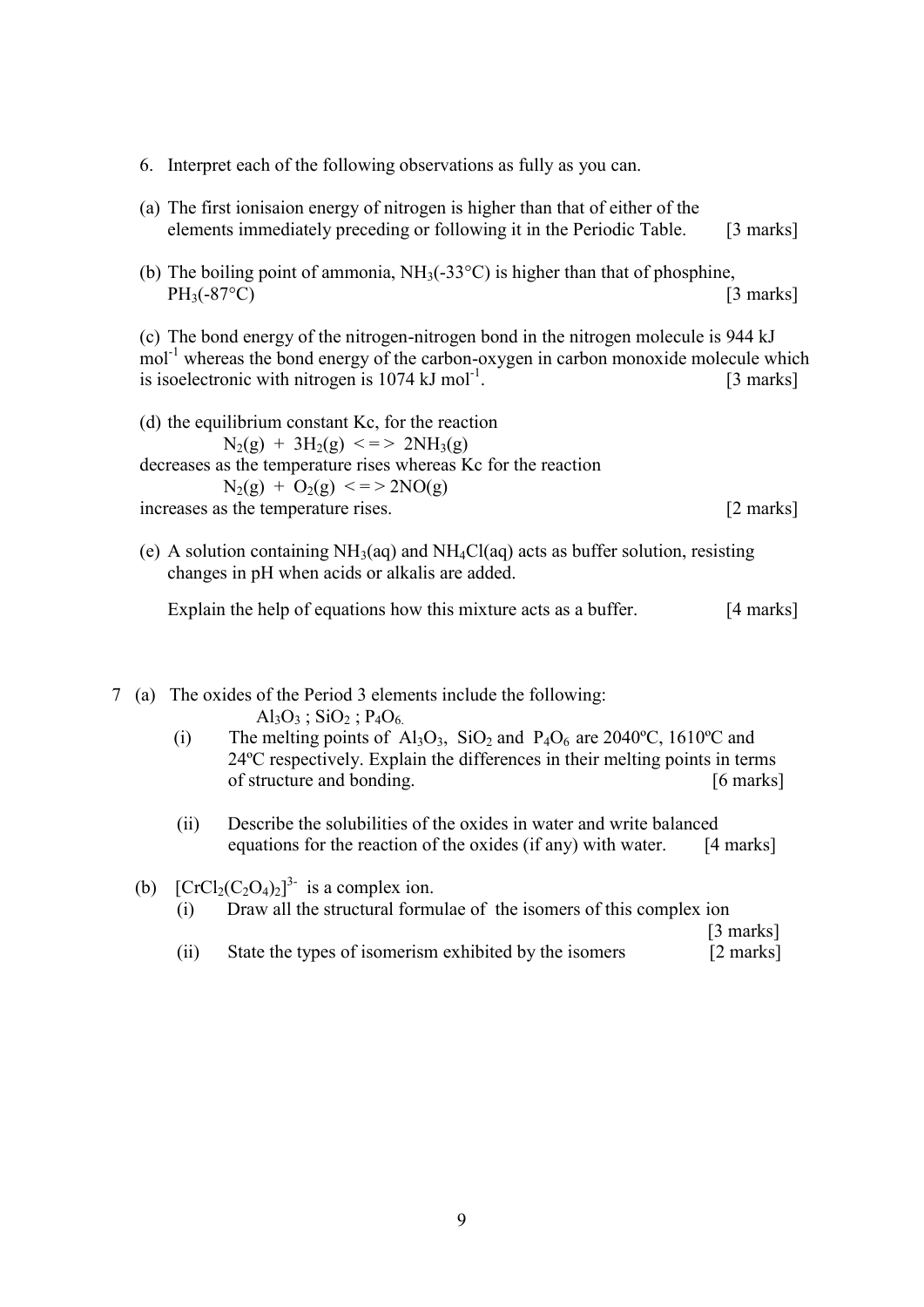platinum (IV) forms octahedral complexes such as  $[Pt(NH<sub>3</sub>)<sub>4</sub>ClBr]<sup>2+</sup>$ . (i) Explain what is meant by '"'complex Ion'"'. [2 marks] (ii) Give the IUPAC name for  $[Pt(NH_3)_2Cl_2]$  and  $[Pt(NH_3)_4ClBr]^{2+}$ . [2 marks] (iii) Both these complexes exhibit geometrical isomerism. Draw the *trans·*  isomer for both of them. [2 marks] (b) A neutral compound **H**, has the empirical formula,  $Co(Cl)_x$  (NH3)<sub>y</sub>. The percentage by mass of cobalt, nitrogen and hydrogen in the complex is as follows: Co, 23.52%; N, 28.00%; CI, 42.53%. When an aqueous solution containing 12.52 g **H** is reacted with excess  $AgNO_3$  solution, 14.35 g of silver chloride is precipitated. Deduce the structural formula of the complex. Explain if you expect **H** to be coloured. [9 marks]

8 (a) Platinum (II) forms square planar complexes such as  $[Pt(NH<sub>3</sub>)<sub>2</sub>Cl<sub>2</sub>]$  where as

- 9. (a) (i) Write the mechanism of the reaction when 1-chloropropane is refluxed with aqueous sodium hydroxide. Name of the type of reaction involved [3 marks]
	- (ii) State and explain how the rate of this reaction changes when 1-chloropropane is replaced by 1-bromopropane. [3 marks]
	- (iii) Write equations to show how you would change 1-chloropropane to 2-chloropropane [5 marks]
	- (b) The amino acids *alanine* and *serine* are shown below.



- (i) Draw the structures of the two dipeptides formed by the reaction of *alanine*  with *serine.*
- (ii) Name one of the dipeptides formed in b(i).
- (iii) Draw the structure of the organic compound formed when one molecule of *serine* reacts with two molecules of ethanoyl chloride. [4 marks]